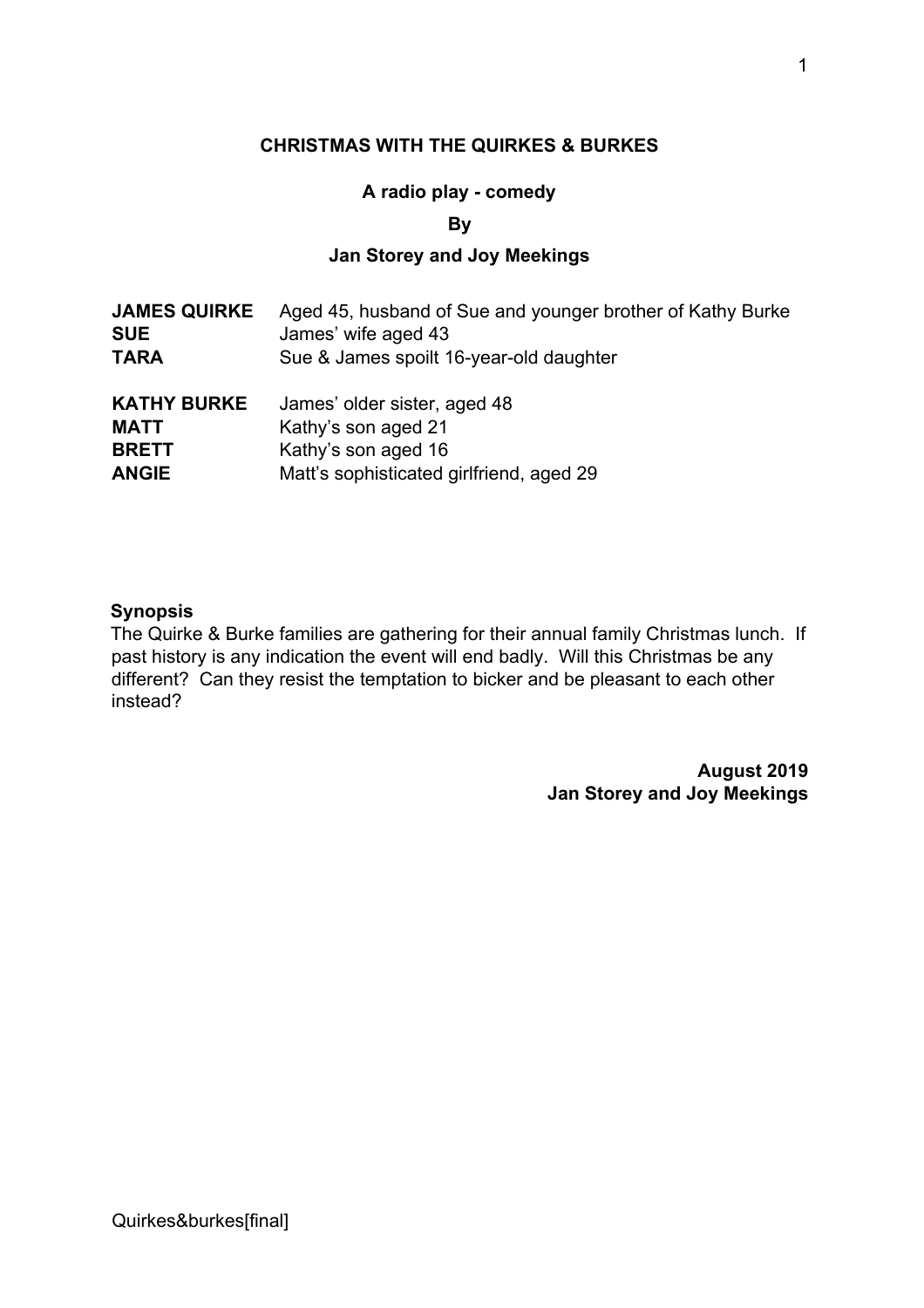# **SCENE 1: DRIVING TO FAMILY CHRISTMAS PARTY**

## **AUDIO: Sound of car doors closing and car starting up**

| <b>JAMES</b> | Glad to see you're not sulking, Tara.                                      |
|--------------|----------------------------------------------------------------------------|
| <b>TARA</b>  | I'm only going cause mum promised me                                       |
| <b>JAMES</b> | (Abruptly) What? What did you promise her, Sue?                            |
| <b>SUE</b>   | Not much  I                                                                |
| <b>TARA</b>  | (Cuts across Sue) She promised I could go to Bali for schoolies.           |
| <b>JAMES</b> | No one asked me – do you know how hard it is just to pay your school       |
|              | fees?                                                                      |
| <b>TARA</b>  | (Petulant) So you tell me every day.                                       |
| <b>SUE</b>   | Tara does appreciate it James, don't you dear.                             |
| <b>TARA</b>  | Hmm  sure.                                                                 |
| <b>SUE</b>   | (Artificially brightly) And she thinks she'll be school captain next year. |
| <b>JAMES</b> | Yeah?                                                                      |
| <b>TARA</b>  | I'm so going to be captain, Dad. I'm really popular. Everyone's            |
|              | promised to vote for me.                                                   |
| <b>SUE</b>   | Our daughter, Tara Quirke, School Captain, Bayside Grammar.                |
| <b>TARA</b>  | And I'm so going to study hard, Dad.                                       |
| <b>JAMES</b> | Good. There'll be no partying and no                                       |
|              | <b>AUDIO: Mobile phone rings</b>                                           |
| <b>TARA</b>  | Hi  Dad's driving us to the fam's Christmas lunch  Dad, who's              |
|              | going? Rach wants to know.                                                 |
| <b>JAMES</b> | All the family  Aunty Kathy, Gran, Matt, Brett,                            |
| <b>SUE</b>   | And Matt's girlfriend                                                      |
| <b>TARA</b>  | Sorry Rach. Mum interrupted  Matt & Brett?  they're my                     |
|              | cousins  no, they're not hotties  they're weird  so is my Gran             |
|              | Yeah, she's the Gran who thinks she's a mermaid.                           |
| <b>JAMES</b> | That's a bit unfair.                                                       |
| <b>TARA</b>  | Sorry. What was that Rach? Now Dad's interrupting  Dad, will Uncle         |
|              | Nigie Pigie be there?                                                      |
|              |                                                                            |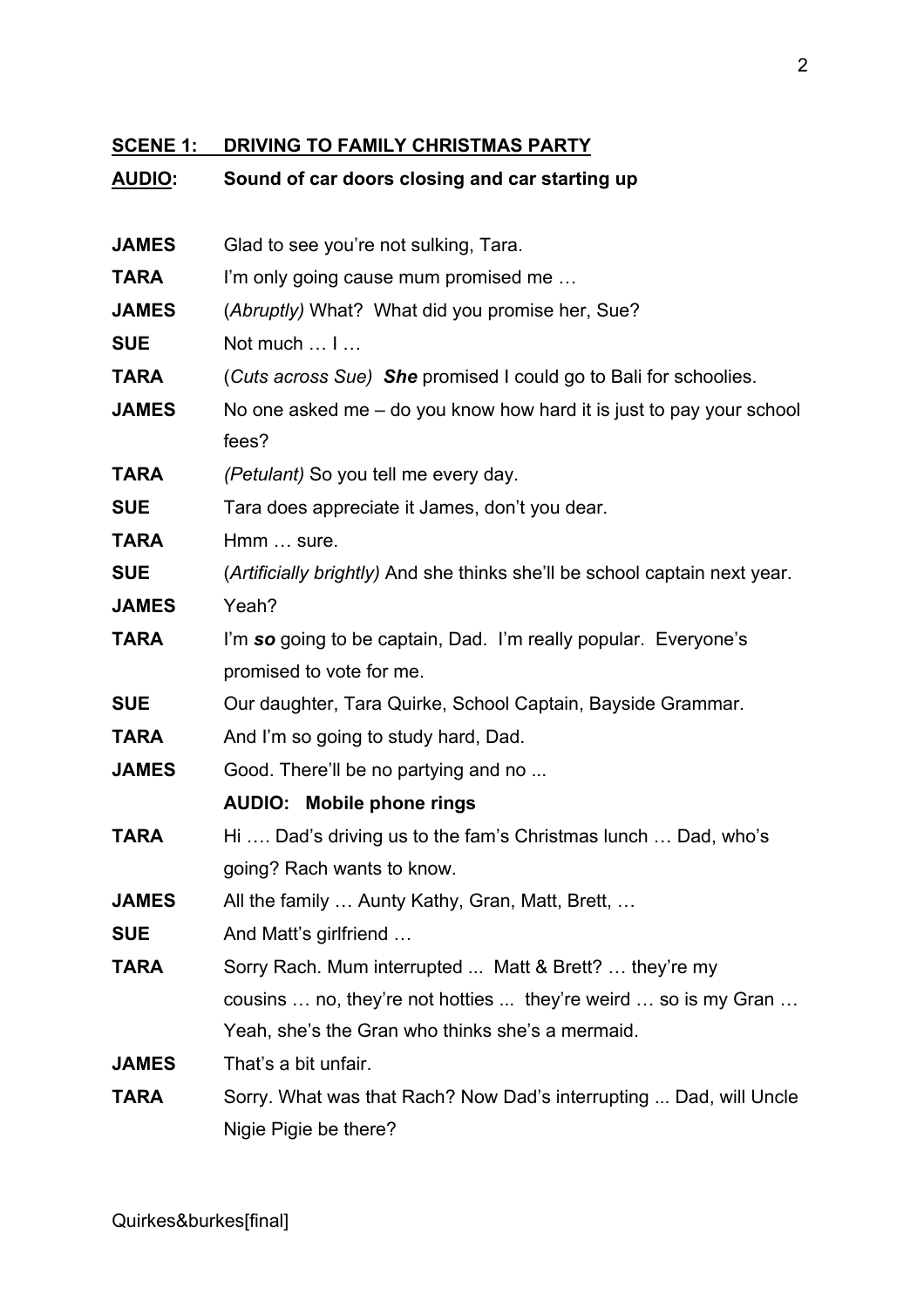| <b>SUE</b>   | His name is Nigel, Tara. And no, he won't be there. He's away on a      |
|--------------|-------------------------------------------------------------------------|
|              | work emergency.                                                         |
| <b>TARA</b>  | Awesome  See you Rach  Bye. Pity Brett and Matt having Nigie            |
|              | for a father. He's such a loser.                                        |
| <b>SUE</b>   | Don't speak like that about your uncle, Tara.                           |
| <b>TARA</b>  | It's true. He's an idiot. And he's got sick hair. Does he get it permed |
|              | or what?                                                                |
| <b>JAMES</b> | Your hair's curly.                                                      |
| <b>TARA</b>  | Yeah and I hate it. Where did it come from? You two don't have frizz    |
|              | hair.                                                                   |
| <b>SUE</b>   | A throw-back from some ancestor?                                        |
| <b>TARA</b>  | Can't believe you hung out with Nigie at uni, Mum. Bet he was a nerd.   |
| <b>SUE</b>   | What's wrong with nerds? Didn't stop the girls chasing him.             |
| <b>JAMES</b> | Maybe it was his curls.                                                 |
| <b>TARA</b>  | Embarrassing. I'm so glad he's not my father!                           |
| <b>JAMES</b> | (Teasingly) You do look a bit like him now I come to think of it.       |
| <b>TARA</b>  | (Playfully) Shut up.                                                    |
| <b>SUE</b>   | (Overly brightly) Kathy's doing turkey for lunch and baked ham.         |
| <b>JAMES</b> | My favourite!                                                           |
| <b>TARA</b>  | What! Doesn't she know I'm a vegan. Now I really don't want to go to    |
|              | the dumb lunch.                                                         |
|              |                                                                         |
|              |                                                                         |

### **SCENE TWO: KITCHEN IN KATHY'S HOME**

| <b>AUDIO:</b> |                            | Christmas music playing – pots and pans banging                        |  |
|---------------|----------------------------|------------------------------------------------------------------------|--|
| <b>KATHY</b>  | Matt  (then shouts)  MATT! |                                                                        |  |
|               | <b>AUDIO</b>               | <b>Fast footsteps</b>                                                  |  |
| <b>MATT</b>   | What's up Mum?             |                                                                        |  |
| <b>KATHY</b>  |                            | It's 40 degrees, the air con won't work, I just checked the turkey and |  |
|               |                            | the oven's cold. Trust Dad to be away when he's needed.                |  |
| <b>MATT</b>   | Mum, calm down.            |                                                                        |  |
| <b>KATHY</b>  |                            | (Sighs heavily) I'm sooo over this lunch!                              |  |
|               | <b>AUDIO</b>               | Sound of oven door being kicked                                        |  |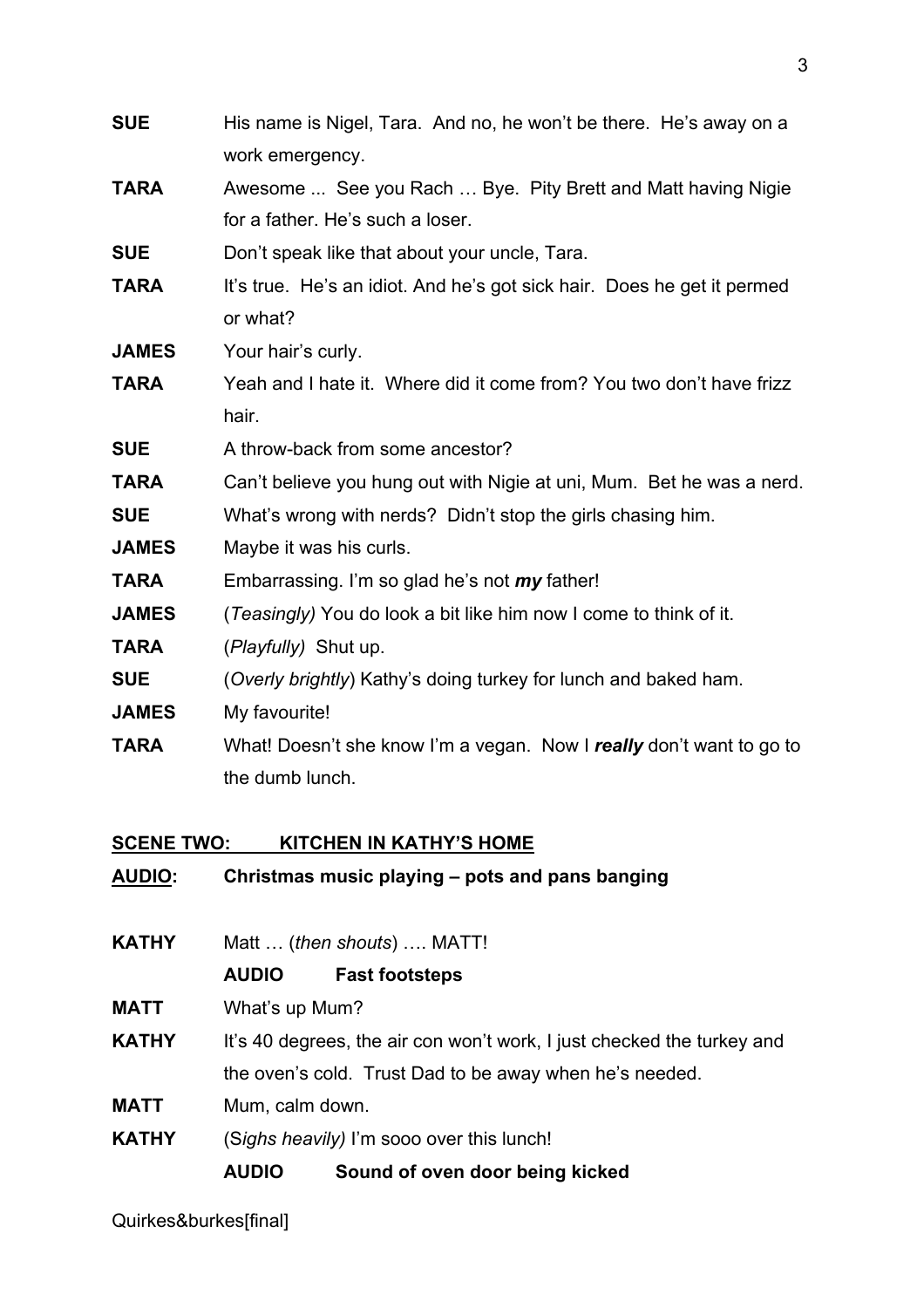| <b>KATHY</b> | Ouch! My foot. Why did I kick the oven door!                             |  |
|--------------|--------------------------------------------------------------------------|--|
| <b>MATT</b>  | You fixed it. Look! The oven light's come on.                            |  |
| <b>KATHY</b> | Ow! My foot's killing me                                                 |  |
| <b>MATT</b>  | Sit down! I'll get some ice  here you are.                               |  |
| <b>KATHY</b> | Oh, that's better.                                                       |  |
| <b>MATT</b>  | Reckon we'll all be in the pool later!                                   |  |
| <b>KATHY</b> | Later! (Laughs) Now would be better. (Pause) Hey  hope Angie gets        |  |
|              | here soon. You seem pretty keen on her.                                  |  |
| <b>MATT</b>  | $(Shyly)$ I am.                                                          |  |
| <b>KATHY</b> | Sounds serious  Pity Dad's away.                                         |  |
| <b>MATT</b>  | Yeah. I wanted her to meet you both.                                     |  |
| <b>KATHY</b> | Is she gluten free, vegan, vegetarian, fructose, lactose, dairy or wheat |  |
|              | intolerant. Any allergies like nuts?                                     |  |
| <b>MATT</b>  | (Laughs) Angie's fine, Mum. Tara's the only vegan in the family!         |  |
| <b>KATHY</b> | Last Christmas she wouldn't eat any roast veggies because the turkey     |  |
|              | was next to them. This year I'm steaming hers!                           |  |
| <b>MATT</b>  | Spoilt! What Tara wants, Tara gets!                                      |  |
| <b>KATHY</b> | Brett can help put up the tables. (Yells) Brett  (louder) BRETT          |  |
|              | Get down here. Now!                                                      |  |
| <b>BRETT</b> | ( <i>From upstairs</i> ) Give me a min. Have to finish this game  or I'm |  |
|              | dead.                                                                    |  |
| <b>KATHY</b> | Now Brett!                                                               |  |
|              | <b>AUDIO</b><br><b>Footsteps running down stairs</b>                     |  |
| <b>BRETT</b> | Yeah. What?                                                              |  |
| <b>MATT</b>  | Mum wants us to set up outside.                                          |  |
| <b>BRETT</b> | Do I have to?                                                            |  |
| <b>KATHY</b> | Yes you do. And while you're there, keep an eye on Gran.                 |  |
| <b>MATT</b>  | What for? Can't she look after herself.                                  |  |
| <b>KATHY</b> | She's in the pool and the gin's gone missing.                            |  |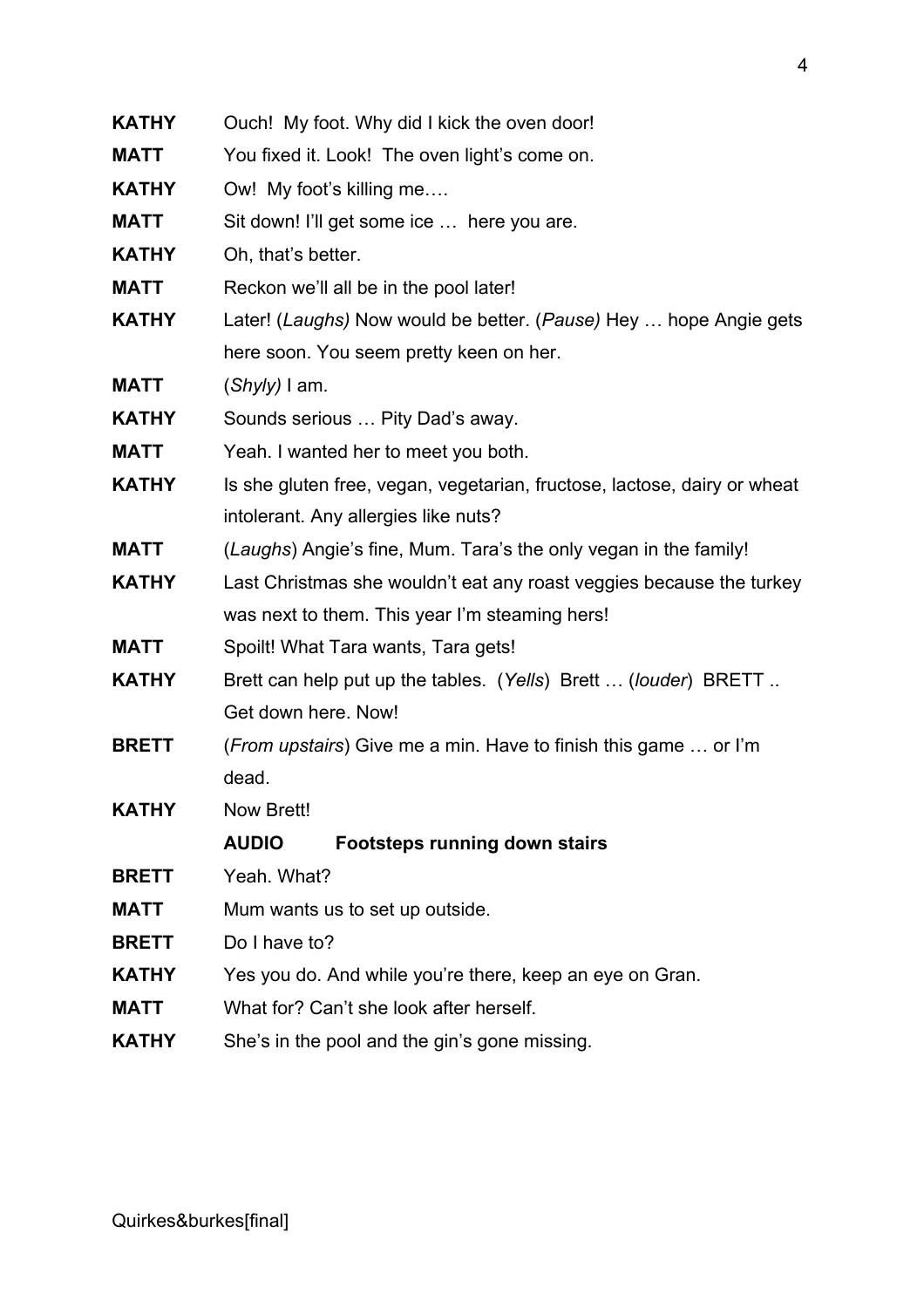## **SCENE THREE: OUTSIDE – SOUNDS OF SPLASHING IN POOL, BIRDS**

| <u>AUDIO:</u> | Front door bell rings                      |                                                                             |
|---------------|--------------------------------------------|-----------------------------------------------------------------------------|
| <b>MATT</b>   | I'll get it!                               |                                                                             |
|               | <b>AUDIO</b>                               | Door opening                                                                |
| <b>MATT</b>   |                                            | <b>Merry Christmas Quirkes!</b>                                             |
| <b>JAMES</b>  |                                            | And a ho ho ho to you, Matt.                                                |
| <b>MATT</b>   |                                            | Mum's in the kitchen wrestling with the turkey.                             |
| <b>TARA</b>   | Gross.                                     |                                                                             |
| <b>KATHY</b>  |                                            | (Calling from kitchen) Drinks are outside near the pool. I'll join you in a |
|               | mo.                                        |                                                                             |
| <b>SUE</b>    |                                            | I'd kill for a drink. I'm parched.                                          |
|               | <b>AUDIO</b>                               | Sounds of splashing in the pool                                             |
| <b>TARA</b>   |                                            | Check out gran trying to ride the pink flamingo. Sick.                      |
| <b>JAMES</b>  |                                            | Hmm. Sure, looks like she's loving the water. (Calls out) Hi Mum, your      |
|               |                                            | family's here! (Pause) Brett's looking after you ok?                        |
| <b>BRETT</b>  |                                            | (Calls) I'm making sure she doesn't do any double backflips.                |
| <b>JAMES</b>  | (Whispering) Say hello to your Gran, Tara. |                                                                             |
| <b>TARA</b>   | (With attitude) Hi, Gran.                  |                                                                             |
|               | <b>AUDIO</b>                               | Female mumbling from pool                                                   |
| <b>KATHY</b>  |                                            | Happy Christmas, family. You're right for drinks?                           |
| <b>SUE</b>    | Loving this chardie.                       |                                                                             |
| <b>JAMES</b>  | Pace yourself Sue.                         |                                                                             |
| <b>SUE</b>    |                                            | (Bitchily) Go pace yourself James. You're not my minder.                    |
|               | <b>AUDIO</b>                               | Front door bell rings                                                       |
| <b>MATT</b>   |                                            | That'll be Angie. I'll get it.                                              |
|               | <b>AUDIO</b>                               | <b>Footsteps</b>                                                            |
| <b>TARA</b>   |                                            | (Whispering) Where did Matt find her? Tinder?                               |
| <b>JAMES</b>  | Shoosh Tara.                               |                                                                             |
| <b>MATT</b>   | Everyone, this is Angie.                   |                                                                             |
| <b>ANGIE</b>  | Hi. Nice to meet you all.                  |                                                                             |
| <b>JAMES</b>  |                                            | (Coughs) Your face looks familiar, Angie?                                   |
| <b>ANGIE</b>  | Really?                                    |                                                                             |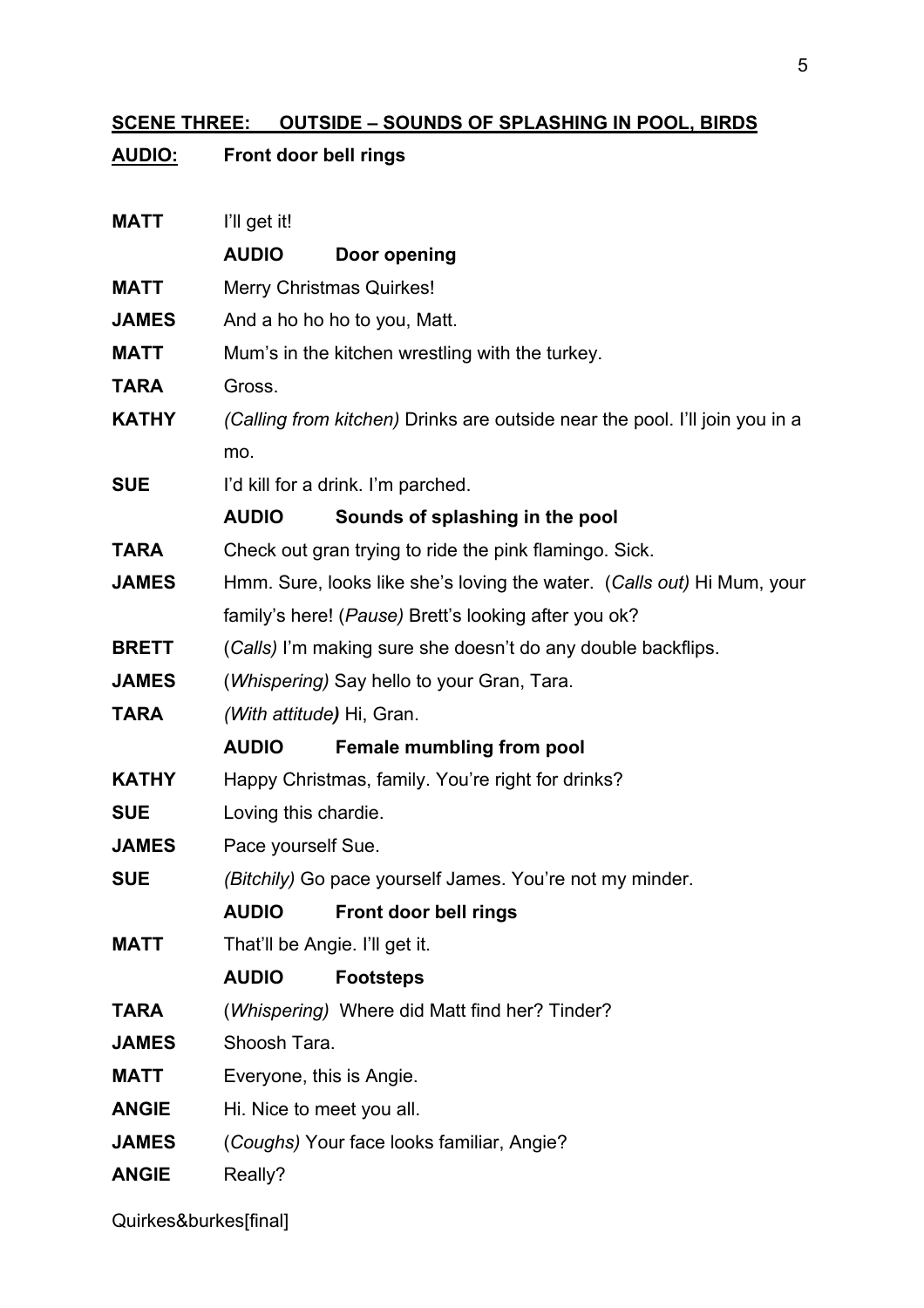| <b>SUE</b>   | (Sarcastic) Dream on James. (Pause) Champagne, Angie? |
|--------------|-------------------------------------------------------|
| <b>ANGIE</b> | Lovely. Thanks.                                       |

**SUE** So where did you meet Matt?

**ANGIE** (*Doubtfully)* He's … um … a client of mine.

- **KATHY** A client? What type of business are you in?
- **MATT** Angie works in … ah …(*Quickly)*… the service industry.
- **TARA** You mean like a personal trainer.
- **ANGIE** Sort of. I run an Agency. An Escort Agency.

**AUDIO: Sound effect of electronic sting**

#### **SCENE FOUR: PRESENT OPENING**

| <b>AUDIO:</b> | Christmas music playing in background                           |
|---------------|-----------------------------------------------------------------|
| <b>KATHY</b>  | We're doing presents now. Everyone into the living room.        |
| <b>SUE</b>    | What about Gran?                                                |
| <b>KATHY</b>  | Brett?                                                          |
| <b>BRETT</b>  | I'm not getting her!                                            |
| <b>KATHY</b>  | Go on Brett.                                                    |
| <b>BRETT</b>  | No way. She's in the pool. Naked.                               |
| <b>TARA</b>   | Naked? That's so disgusting.                                    |
| <b>SUE</b>    | She'll be burnt to a crisp.                                     |
| <b>KATHY</b>  | Where's James? He should get her.                               |
| <b>JAMES</b>  | Hello. Did I hear someone mention my name? Do you want me to be |
|               | Santa?                                                          |
| <b>KATHY</b>  | Our mother's naked in the pool.                                 |
| <b>JAMES</b>  | I know, I know. She's been drinking gin neat and won't get out. |
| <b>TARA</b>   | (Mumbles) Thank goodness.                                       |
| <b>KATHY</b>  | You may as well start being Santa then, James.                  |
| <b>JAMES</b>  | OK. This one's for you Matt from the Quirke's.                  |
|               | <b>AUDIO:</b><br>Sound of paper ripping                         |
| <b>ANGIE</b>  | What is it, Matt? Looks interesting.                            |
| <b>MATT</b>   | Do you reckon? It's a self-help book.                           |
| <b>SUE</b>    | Have you got that one already?                                  |
| <b>MATT</b>   | (Cynically) No. But are you suggesting I need help?             |
|               |                                                                 |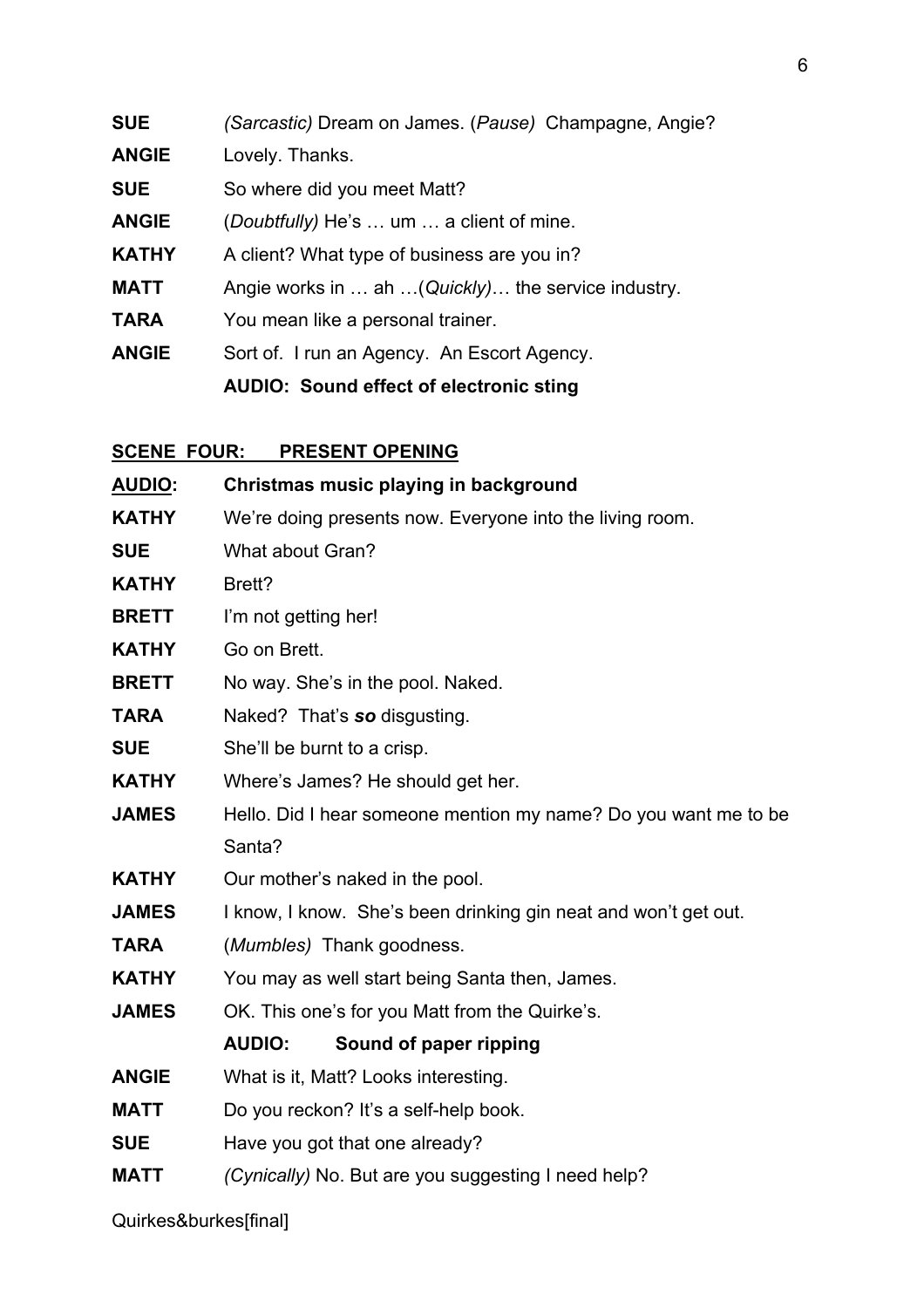| <b>ANGIE</b> | I'm sure your Aunty doesn't mean that.                                      |  |
|--------------|-----------------------------------------------------------------------------|--|
| <b>JAMES</b> | (Unnaturally cheerfully) And moving right along  this one's for  let        |  |
|              | me see  Sue from Kathy and all the Burkes.                                  |  |
|              | Sound of paper ripping<br><b>AUDIO:</b>                                     |  |
| <b>SUE</b>   | Wonder what it could be? Oh. A vase. (slowly) Where did you find it?        |  |
| <b>KATHY</b> | I thought you'd like it.                                                    |  |
| <b>SUE</b>   | It's the same one I gave Vinnies.                                           |  |
| <b>KATHY</b> | What are you talking about - I paid a lot for it!                           |  |
| <b>SUE</b>   | No, I can tell. It's my old vase-see this chip on the rim.                  |  |
| <b>TARA</b>  | You hated that vase, Mum.                                                   |  |
| <b>JAMES</b> | Good one sis. Spared no expense.                                            |  |
| <b>KATHY</b> | (Forcibly) Rude!                                                            |  |
| <b>ANGIE</b> | My family have a \$20 limit.                                                |  |
| <b>MATT</b>  | That's a great idea. We should do that. What do you think family?           |  |
| <b>TARA</b>  | I think it's a rubbish idea. I want <i>my</i> present now. You did get me a |  |
|              | new phone didn't you Mum? Dad?                                              |  |
| <b>JAMES</b> | You got a new one last year.                                                |  |
| <b>TARA</b>  | But I want the latest model You promised me  my old one's so not            |  |
|              | cool.                                                                       |  |
|              | <b>AUDIO:</b><br><b>Clinking of glass against bottle</b>                    |  |
| <b>KATHY</b> | Oh no. Mum! We thought you were happy in the pool. Wait a min. I'll         |  |
|              | get you a towel.                                                            |  |
|              | <b>AUDIO:</b><br>Incoherent mumbling in background                          |  |
| <b>SUE</b>   | What are you doing Brett?                                                   |  |
| <b>BRETT</b> | Getting a snap for Instagram.                                               |  |
| <b>SUE</b>   | Can't you control your son, Kathy!                                          |  |
|              |                                                                             |  |
|              |                                                                             |  |

## **SCENE FIVE: WAITING FOR LUNCH AROUND THE POOL**

- **AUDIO: Chairs being moved, sound of birds**
- **KATHY** I've turned the oven up high ... the turkey still isn't ready.
- **SUE** (*Slurring)* Stuff the turkey. I need another bottle of wine, Kathy!
- **KATHY** Don't you think you've had enough.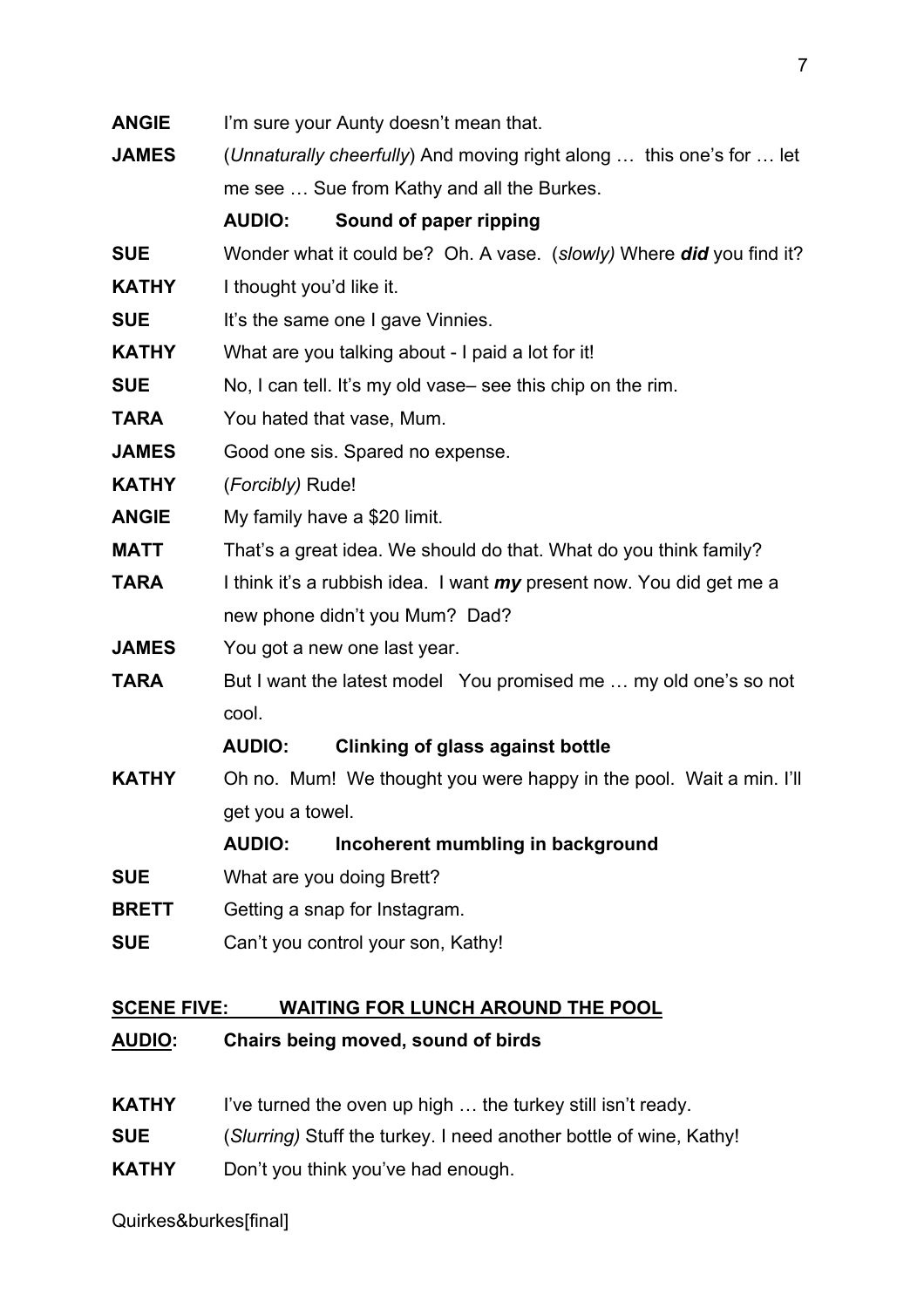| <b>SUE</b>   | (Petulant) Don't tell me what to do. Anyway, who cares I'm not driving.  |
|--------------|--------------------------------------------------------------------------|
| <b>KATHY</b> | Maybe not a car but you're driving me round the bloody bend!             |
| <b>SUE</b>   | You cow!                                                                 |
| <b>JAMES</b> | Come on you two, it's Christmas Day, be nice                             |
| <b>SUE</b>   | (Slurring her words) Good old James, so reliable, so calm and so         |
|              | boring!                                                                  |
| <b>JAMES</b> | Sue, enough!                                                             |
| <b>SUE</b>   | Well you are boring. Hey everyone. My husband is boring. Boring.         |
| <b>KATHY</b> | Don't speak to my brother like that! If Nigel was here, he'd sort you    |
|              | out.                                                                     |
| <b>SUE</b>   | (Slurring) Too late. Already has! Many times  (laughs  pause)            |
|              | Tara's his daughter! Oopsie. Didn't mean to say that!                    |
| <b>ALL</b>   | (Gasps) What? Good God! Bloody hell!                                     |
| <b>TARA</b>  | Mum! Tell me you're lying. Mum?                                          |
| <b>SUE</b>   | I'm not. It's true.                                                      |
| <b>TARA</b>  | Not listening. Blah blah blah blah blah                                  |
| <b>KATHY</b> | Tara's Nigel's daughter? You can't be serious!                           |
| <b>SUE</b>   | (slurring) I'm serious. James and I aren't compatible, especially in the |
|              | bedroom, are we dear husband?                                            |
| <b>JAMES</b> | That's low even for you.                                                 |
| <b>TARA</b>  | Still not listening. Blah blah blah                                      |
| <b>SUE</b>   | Nigel and I we couldn't help ourselves. Been at it for years now!        |
| <b>KATHY</b> | You're lying.                                                            |
| <b>SUE</b>   | Not lying! Nigel is Tara's father! Did a DNA test after she was born     |
|              | never told a soul.                                                       |
| <b>KATHY</b> | So Nigel doesn't know?                                                   |
| <b>SUE</b>   | Nope  he's got no ideaTara's half Quirke and half Burke                  |
|              | (whispering & slurring) I'd rather be a Quirke than a Burke though.      |
|              | (laughs)                                                                 |
| <b>KATHY</b> | You really are a piece of work! This is the worst day of my life.        |
| <b>SUE</b>   | I'm loving it. (shouts slurring) More wine please! (laughs)              |
| <b>TARA</b>  | Does that mean Matt and Brett are my half-brothers.                      |
| <b>SUE</b>   | Correct!                                                                 |